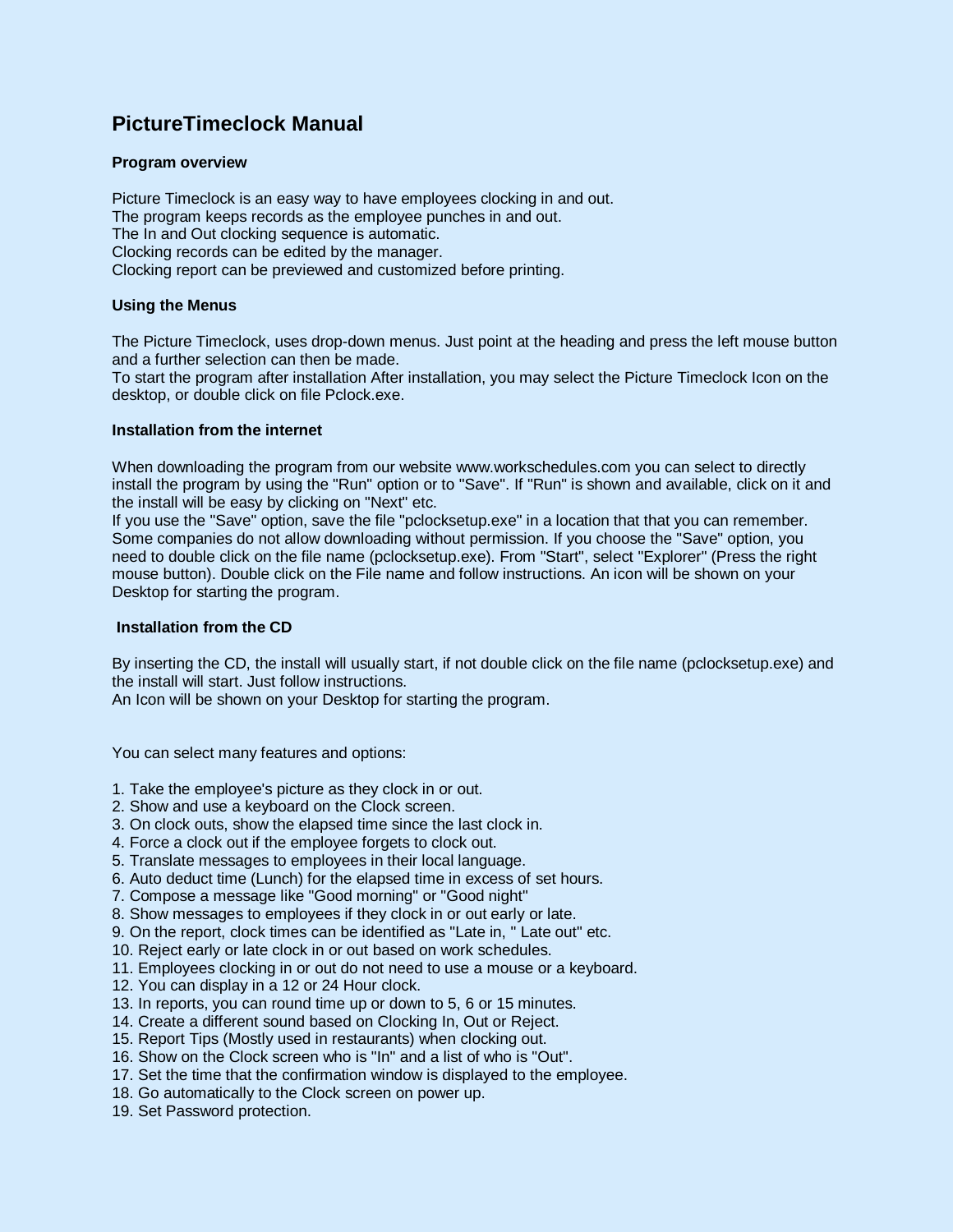## **Screens**

There are two important screens.

- 1. The Opening screen. This screen has a menu on the top such as "Options", "Reports" etc.
- 2. The Clock screen- This screen contains the Date, time of day and a field to enter the Employee IDs.

Employees can clock in or out:

When an employee enters his or her Employee ID and presses the Enter key, the program will check and see if the last time when the employee did this was a clock IN or OUT. If you use a database, the program will recognize the employee and confirm it. Before entering employees, add at least one department and give that department a meaningful name.

## **Force automatic Clock OUTs**

When an employee forgets to clock OUT, the next time the employee clocks, a Clock IN will occur. The Manager can therefore set up a procedure in "Options" to automatically force a Clock OUT after the selected number of hours has passed.

The Clock OUT in the reports and editing choices will be marked as "--- Forced". The time recorded for the forced clock out is one minute later than the clock in, that will make it easy to Edit and change. The need for insertion is checked:

- 1. When the Clock screen loads.
- 2. 15 minutes before each hour.
- 3. Before editing.
- 4. Before a Print preview or running a report.

#### **Automatically deduct breaks**

Under "Options", you can specify how many minutes to deduct between clocking In and Out based on a minimum time "On the clock".

The default is set for a 30 minute deduction for every 5 Hours "On the clock". If a deduction has been made, the between In/Out total is mark as " < Amount", example < 9:23

#### **What is a database?**

A database is a file. In this case, file Clock.mdb records all clock in and out transactions.

You can create a database with employee information etc. from within this program..... Or use the database from our application "Scheduling Employees 2000" that already has employee names and schedules installed. The file name is SEW.MDB

When an employee clocks in or out, the program will acknowledge the employee's name and department but only if you use a database.

The employee can be identified as "Active" or "Inactive", When the employee is marked "Inactive", the employee cannot clock in or out.

The database is selected under "Options" on the opening screen. The employee name and employee ID are mandatory fields.

When clocking, the program will search for the employee ID in all departments. If there are missing employee IDs, a message will alert you.

When upgrading to a newer version, the databases are protected.

# **Working hours (When using a database only)**

In the "Work hours" tab in "Options", you can set limits on the clocking in or out by employees. Messages can be shown to the employee if they clock in or out within the limits that you specify. You can also reject the action if you check the Reject option. On a Reject, the confirmation screen will turn red in color and no action is recorded. The working start and stop times are extracted from the employee records. This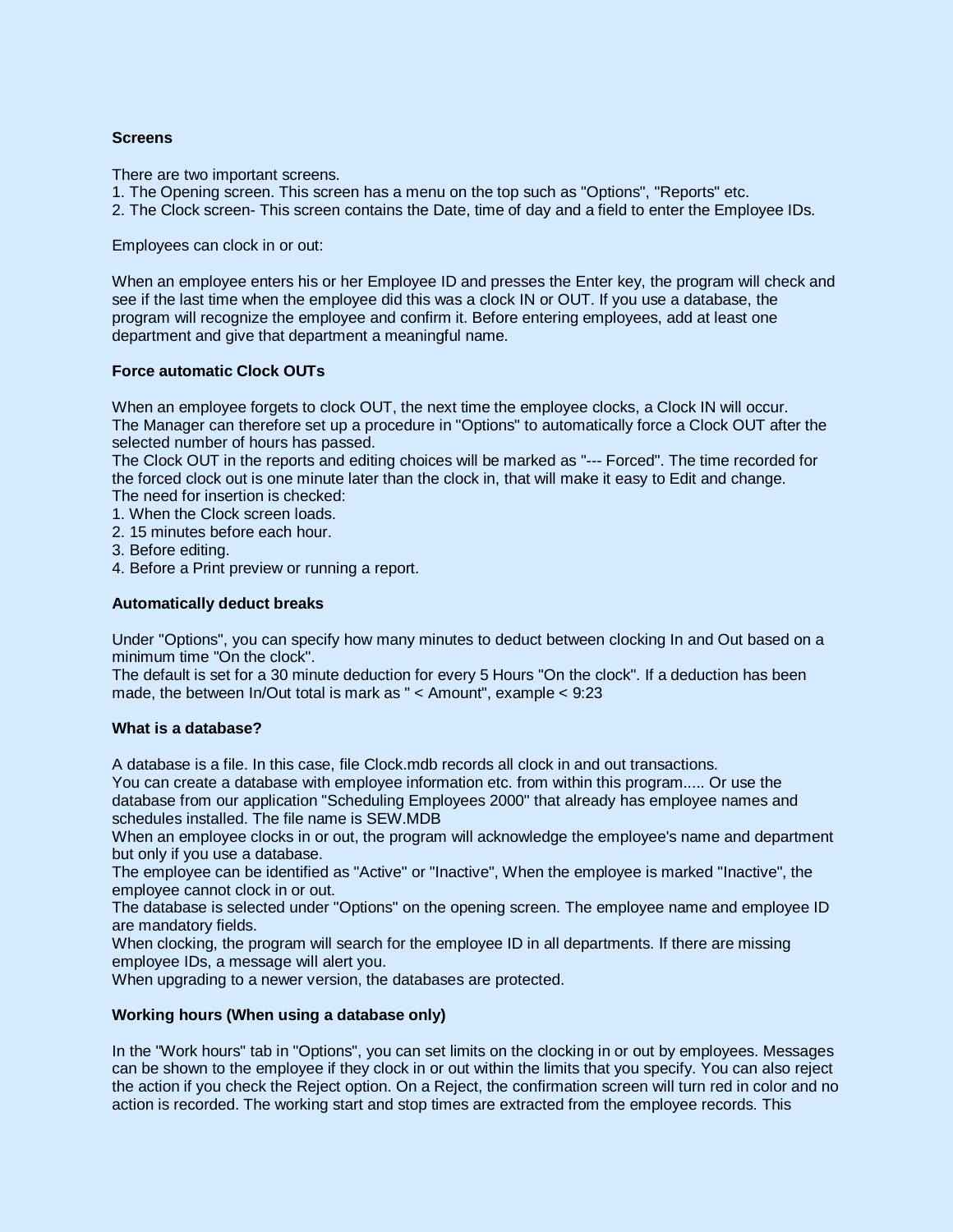feature will only work if the start and stop times are both in the current day.

#### **Translate messages to employees to another language**

It is a foregone conclusion that not all employees that use Picture Timeclock can read or write in the English language. Under "Options" and "Translation", messages and text can be translated by the Manager to the local language. You can also display a message when the employee clocks in and a second message when the employee clocks out.

## **Taking Pictures**

Taking a picture of the employee as the employee clocks in or out, is available as an option. You will need a videocam.

If you have many employees and take pictures, some systems will start slowing down because pictures take up space on the disk. In that case, keep them for a shorter period. Under "Options" you can set the number of days that you wish these pictures to be kept.

## **What kind of camera do I need**

You may use any videocam with an open lens. The videocam should be placed about 10 Feet or 3 meters from the workstation and needs a USB cable extension to reach that distance. When starting the program, it may take the cam time to adjust for light and color. For this reason, you may select under "Options" to show on the Clock screen the scene that the cam receives.

#### **Barcodes**

When clocking in or out, you can use the keyboard, enter the Employee ID and press the "Enter" key. You can also use a Barcode scanner and swipe a badge or a document with the Employee ID printed with a Barcode font. The most commonly used Barcode font is Code39. In order to use this font, go to www.barcodetrader.com and download this font at no cost. Follow the instructions to install this font on your system.

Use Wordpad or MS Word to print the barcode. You can also insert a picture and make an Employee badge.

When entering the Employee ID on a badge:

- 1. Begin and end each Employee ID with an asterisk (\*123DE\*)
- 2. Only use upper case characters. (AABB not aabb)

## **Setting the time and date**

The system clock with its date is taken from the internal clock on your PC. Its settings can be changed by clicking on "Start", "Settings" and "Control panel". On the control panel, select "Date/Time". You can also set the date and time under "Options" and tab "Date Time". Changes here will affect the system time and possible other programs.

## **Auditing the In/Out process**

It is possible to change the system time and date before and after clocking. Under "Options" and "Time Date" you can check if these irregularities took place. The program will check for record numbers and times. If there are out of sequence records with times and other employees, there is a good chance that the date and or times have been changed. This could also happen when you change these records during editing. A good way to prevent some of this is to set up a password and have the program go directly to the Clock screen on start-up. If you take pictures, the clocking time is also displayed on the photograph. If you choose this option, do not allow the clock screen to be minimized.